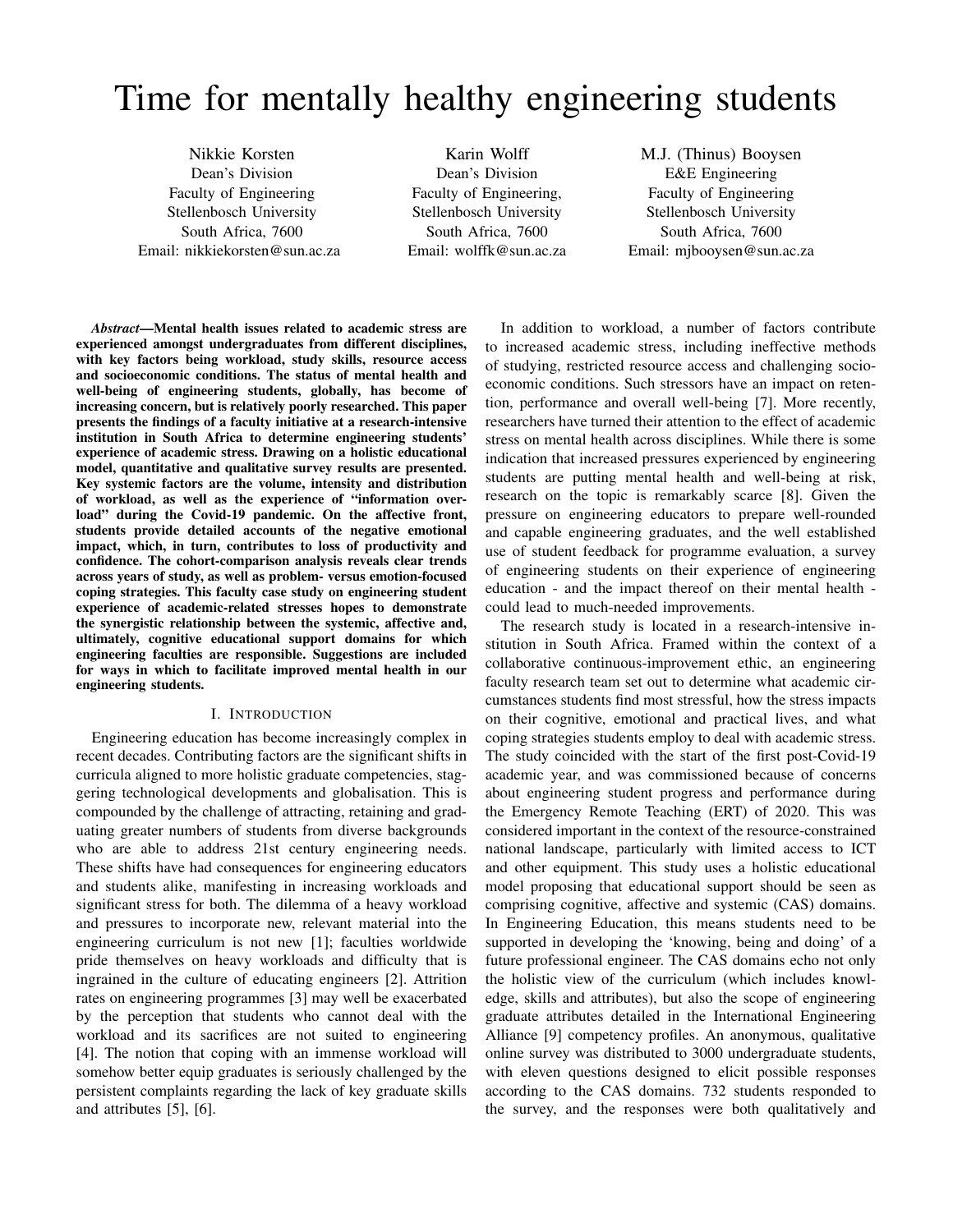quantitatively analysed. Methodologically, survey responses were categorised according to these three domains.

This paper contextualises the study and associated methodology. Results are reported, with a particular focus on the analysis of the affective and systemic findings. The paper concludes with suggestions for ways in which to facilitate improved mental health in our engineering students.

## II. BACKGROUND

Studies in non-engineering disciplines, such as health care, demonstrate that the mental health of students in higher education is a major concern [10], [11]. Although mental health issues are prevalent across disciplines, with different types, conditions and coping strategies, academic related stresses manifesting as mental health issues are of particular concern amongst engineering students [10]. Recent research at a public institution in the US shows that proportionally more engineering students struggle with mental and physical health than their peers: of the undergraduates, 38% were at high risk of suffering from serious mental conditions such as anxiety, panic disorders, depression and in extreme cases, suicidal ideation [8], [12]. In a survey of 135 HE chemical engineering students in Ohio, 17% indicated having suicidal thoughts [4]. A study from Australia underscores that students in tertiary technical fields experience higher levels of anxiety and depression than students studying medicine. Concerningly, engineering students were less likely to seek help to deal with mental health struggles [4], [10], [13].

Common systemic academic-related sources of stress across different disciplinary domains are reported as: increased competitiveness, high workload, poor time management [11], poor academic achievement, and lack of resources to deal with academic stressors [14]. Major contributors in the case of engineering students are the hefty academic workload and the difficulty of the courses [8]. In addition, lack of communication and coordination between faculty members can lead to poor workload management, and increases pressures on students, especially around exam times [4]. The added workload challenges of increasingly complex social and sustainabilityfocused (engineering) practice with high levels of uncertainty, together with the expanded engineering graduate competencies and more holistic, fuller curricula [15], have impacted significantly not only on engineering educators who are attempting to keep up with rapid dynamic technological evolution, but most notably on engineering students. As new content is added to curricula, faculty members often take a more conservative approach by not eliminating any course material that they perceive as historically central to their discipline, compounded by a reluctance to drop content related to their niche topics [1]. Today, the traditional, deductive, linear, fundamentalsfirst approaches to engineering education still sees "STEM subjects ... taught in non-overlapping silos" [6](p.11), each bulging at the seams with 'content'. Despite calls for a shift towards a more integrated, learning-centred paradigm that is more likely to equip 21st century engineering graduates for real-world complex engineering problems, "many faculty members and administrators have resisted change, arguing that the traditional approach has always worked well and needs no major revision" [6](p.8). Working in non-integrated silos and a lack of communication between instructors may also result in similar concepts being taught in different ways within different disciplines, without making the conceptual overlaps explicit. This not only reduces the development of holistic thinking skills in students but also adds unnecessary workload, without contributing to a learning experience and outcome [6].

Conversations among both staff and students are often permeated by the themes of workload and difficulty, conveying worth and status to 'hardship' [2]. A possible side effect is that the learning outcomes themselves are equated with this suffering and hardship [2]. Although a shared experience of hardship can lead to bonding and a shared identity [2], when the pressure becomes too much it can decrease student performance and lead to mental health impairments [4]. These can be exacerbated by parental expectations, financial issues, changes in living circumstances, difficulties balancing work and life [11], lack of identity and sense of belonging [10], as well as family conflicts and poor physical health [14]. In addition, research shows that although experiences of stress, anxiety and depression are generally high among all engineering students, female students were found to suffer even more than the male participants [16], [17].

The mental well-being of students is of vital importance as it greatly impacts learning outcomes and academic success [16]. Although minor academic related pressure can increase performance, too much anxiety can be distracting and debilitating [18]. Ivancevic et al [19] found that there is a positive correlation between student work intensity and student burnout, a reaction to stress. The heavier the workload, the more study-related burnout increases [19]. This state of incessant stress induces a wide variety of emotional, physical and psychological impairments in students, starting off with loss of energy and sense of purpose which transitions into insomnia, utter exhaustion, social dysfunction and depression [19]. Research also found that students respond to perceptions of the learning environment they are in. Student workload perception is highly impacted by the amount of contact hours and frequent assessments. Student workload perception, experienced stress and study approach are highly related [1]. Stress and other negative mental states decrease the cognitive ability of students [18]. Research has pointed out that students who are overly anxious tend to underachieve as their minds are preoccupied with fear [18].

To mediate or moderate stress, students adopt coping mechanisms which in turn impact their learning abilities and academic achievement [18]. Coping strategies are defined as "conscious volitional efforts to regulate emotion, cognition, behaviour, physiology, and the environment in response to stressful events or circumstances" [20]. However, studies conducted among engineering students on how they cope with stress and the effectiveness of coping mechanisms are rare [12]. Early attempts to categorise coping strategies adopt a two-pronged approach: (i) problem-focussed coping, changing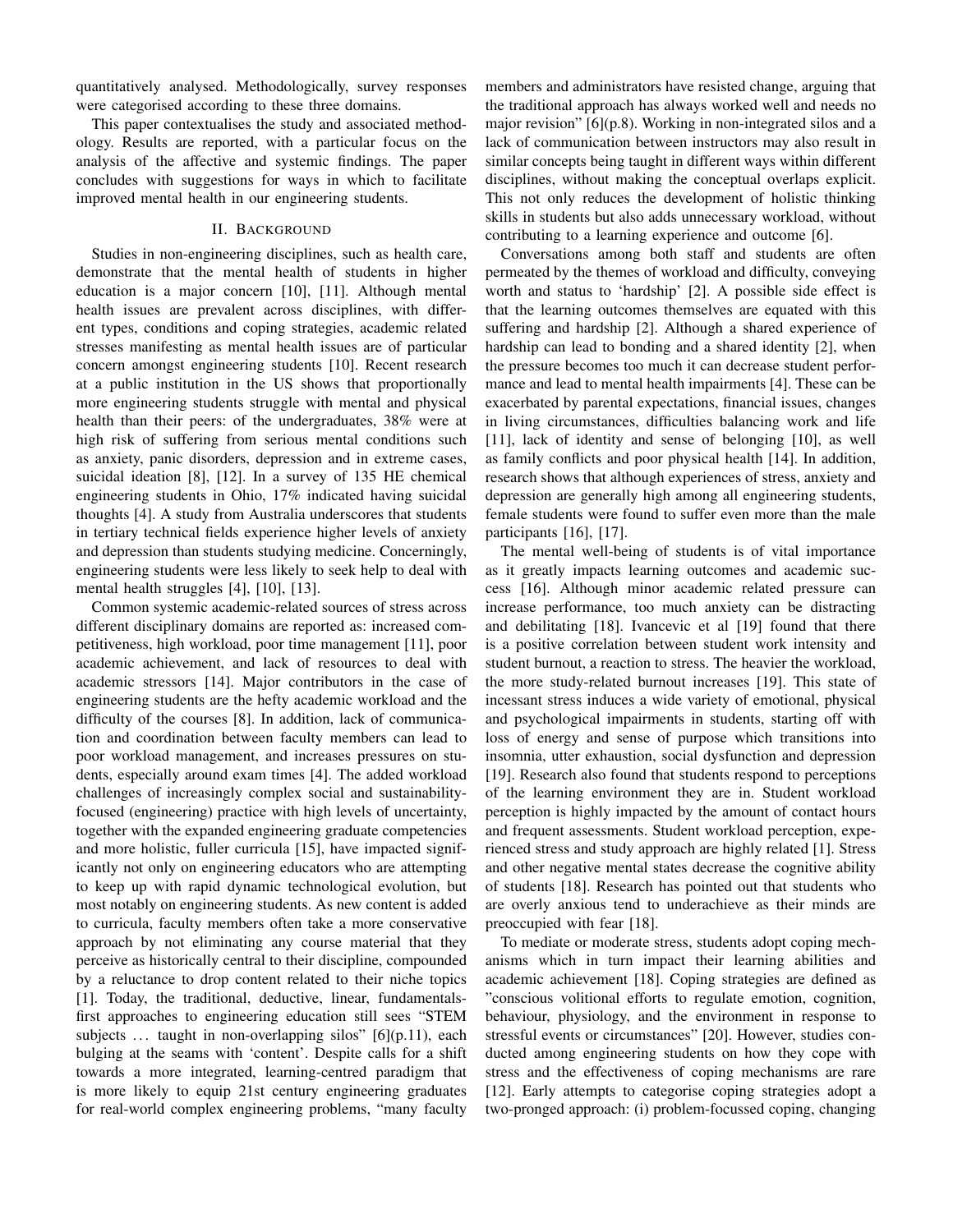the situation that caused stress and (ii) emotion-focussed coping, which involves mitigating the emotion that results from the stressor [21]. Balaji et al. [21] authors make a different distinction between two types of coping strategies: active coping (which includes planning, acceptance and positive reframing), and avoidant strategies (which includes denial, behavioural disengagement, venting and humour). Hsieh et al. [18] focus more on disposition of the students to examine the relationship between personal control, action and achievement. They examined students' reactions to academic stressors and show that coping strategies employed are correlated with cognitive beliefs and achievement.

A number of challenges should be taken into consideration when investigating engineering student mental health. As already established, there are not many engineering studies on mental health. Secondly, there is a problem of terminology; there is a deficit in terminology and common approaches to identify mental health challenges and coping strategies which leads to both distinct concepts being used interchangeably [4]. For example, some studies regard drug and alcohol usage as a mental disorder, whereas in our study we define it as a coping mechanism, regardless of it being positive or negative. Thirdly, studies depend on the researcher's personal lens or a particular study context. This study hopes to contribute to a better understanding of engineering student mental health, by engineering educators using a holistic educational framework, in the Global South.

#### III. RESEARCH CONTEXT

This study took place at a high-ranking, research-intensive institution in South Africa, a middle-income country in Sub-Saharan Africa. The institution has a student to staff ratio of 25, and a total of approximately 25,000 students. The Faculty of Engineering, which is the focus of this study, offers fouryear contact-based, professional Bachelor of Engineering degrees in the fields of Electrical and Electronic, Mechanical and Mechatronic, Civil, Process (Chemical) and Industrial Engineering, with degrees accredited by the Engineering Council of South Africa (ECSA), a signatory to the Washington Accord. In professional degrees, although classified as undergraduate, students exit at one level higher than a standard Bachelor degree. The faculty has approximately 4,000 students, of which approximately 3,000 are undergraduate, representing many of the country's top school-leaving achievers.

Although the engineering programmes are designed to meet the holistic International Engineering Alliance graduate competency profiles [9], and to regularly integrate relevant technologies and appropriate curricular elements of globalisation and diversity, the faculty has maintained the typical traditional 'fundamentals-first' educational paradigm. This is partially driven by increasingly large classes, with first year cohorts numbering up to 1000 students in a single course. It is common for a lecturer to be responsible for 200-300 students in one of up to three courses. A typical engineering Bachelor's degree curriculum entails an annual credit-load of 150 (which translates to 1500 notional hours over 26 weeks of each year). To place this workload in context, the average USA and EU curricular workloads are 1800 and 1680 hours per year respectively.

Tuition fees for engineering degrees are considered to be high at approximately ZAR60,000 (US\$4100) per year, which is approximately 80% of the country's median GDP. Although the country's official unemployment figure is already high at 36%, it is 46% for those between the ages of 18 and 34 [22], unless they have a degree. Only 1.8% of the country's 7.2 million unemployed have graduate degrees [22]. Although there are financial support systems in place for tertiary studies, the country's social assistance system is beset by challenges [23]. These factors, combined with a serious shortage of engineering skills in the labour market, result in engineering students experiencing substantial socioeconomic pressures to successfully complete the engineering degree once started. However, the completion rate of the four-year engineering Bachelor's over eight years is approximately 70%. Completion within minimum time is under 50%, which is well aligned to other South African research-intensive institutions [3], and overall throughput.

Given these retention and throughput challenges, the faculty is actively engaged in programme renewal and staff capacity development initiatives. These initiatives are designed to improve engineering education to better meet the urgent national shortage of engineering skills in the labour market. The onset of Emergency Remote Teaching (ERT) [24] during the Covid-19 pandemic, and subsequent shift to augmented forms of learning during 2021, raised concerns in the faculty around how the diverse body of students is coping.

## IV. THEORY AND METHODOLOGY

As part of the institutional capacity-building mandate, engineering staff are supported in conducting engineering education research (EER) initiatives, which are covered by impact evaluation ethical clearance [ING-2020-14765]. The faculty has adopted a holistic overarching model which both differentiates between and integrates the various curriculum, teaching, learning and assessment dimensions. At the curricular level, care is taken to identify epistemological (knowledge), ontological (being) and praxis (skills) elements [25], which are linked to Bloom's cognitive, affective and psychomotor learning domains (1956), and enabled through effective cognitive, affective and systemic support [26]. This differentiation has helped in the development and scaffolding of more active project-based, case-study-based and peer learning strategies, for example. Staff can interrogate how effect the learning materials are for cognitive support, how effective the systems are for enabling access and engagement, as well as how students respond (affective) to the strategies.

The CAS-model [27] has effectively been applied to evaluate postgraduate learning and impact on student identity and well-being [28]. Similarly, the model was applied to a national engineering educator survey on the impact of the sudden shift to ERT [29]. Both studies indicated a synergistic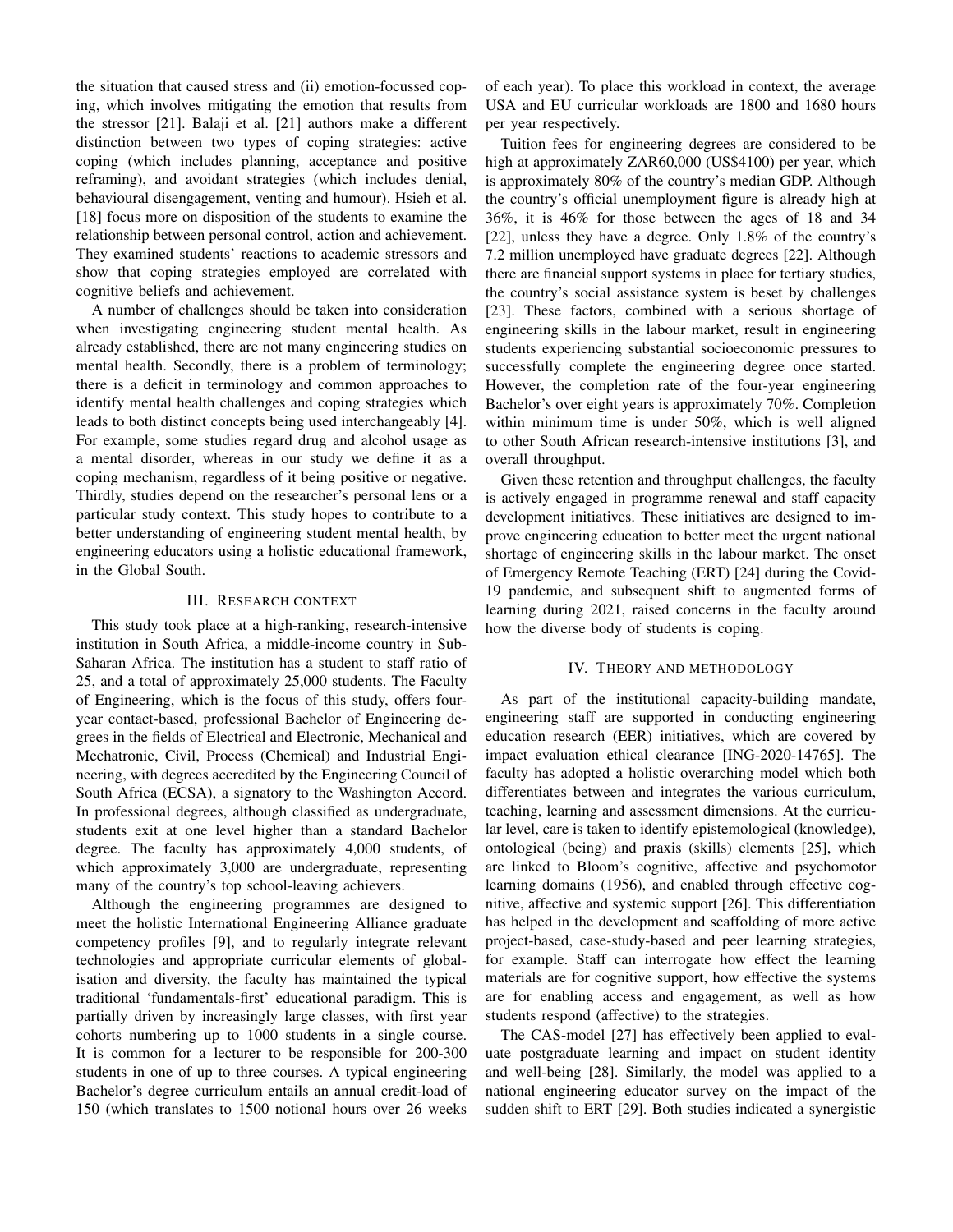relationship between the systemic (workload and informationoverload) and affective (health and stress-related) dimensions of academic work. With the continued impact of the pandemic on education, and the onset of a second year (2021) of augmented online teaching in a contact-based institution, it became essential to determine how the undergraduate engineering students were experiencing this unprecedented form of learning.

An interdisciplinary research team, comprising engineering and sociology academics, designed a survey instrument based on the CAS-model to investigate "how students experience and manage academic-related stresses". Using a deductive approach, questions were designed to reveal cognitive, affective and systemic factors. The anonymous online survey consisted of 11 qualitative questions and all undergraduate students were invited to voluntarily complete the survey during the course of the first month of the first semester of 2021 (March). The response rate was n=732, with all participants consenting to their anonymised data being used for research purposes.

Microsoft Forms was used to present the survey and aggregate the response data into Microsoft Excel files, from which the results were analysed. The metrics relating to stressful scenarios (Figure 1) were captured using a Likert scale and were aggregated for all the respondents for each of the scenarios, for which percentages were calculated for each scenario according to the reported classifications attributed to Extremely stressful, Stressful, Neutral, Manageable, and Enjoyable. To assess the coping strategies (Figure 2), the variables (drawn from similar international surveys) were aggregated per cohort, and percentages calculated. The students were able to select as many coping strategies as they wanted. Accordingly, this metric was calculated as a percentage of the number of respondents from a cohort who chose the option. A temporal change (delta) from the first two years to the last two years was calculated with average(3:4)-average(2:1).

This paper presents both the quantitative survey results, and the affective and systemic analysis of qualitative student responses to three particular questions: (1) How does academicrelated stress make you feel? (2) How does academic-related stress affect your ability to work? (3) What are your personal methods to relieve academic-related stress?

#### V. FINDINGS

## *A. Stress scenarios*

The findings presented in this section begin with the identification and scope of 'academic-related stresses'.

Figure 1 shows the breakdown of typical learning scenarios and gives an indication of the reported level of stress associated with each of these. The activities have been sorted according to an incremental proportion of students, from all cohorts, finding the scenario either stressful or extremely stressful. Typical 'transmission mode' [30] learning scenarios in a classroom setting were considered to be least stressful (13% of students). Online learning was considered slightly more stressful than face-to-face (17% of students). Doing individual projects and attending tutorials, which tends to be more theoretical and paper-based than practicals, were considered stressful by 24% and 26% of students, respectively. This increase in reported level of stress from passive to more interactive learning experiences is probably due to the more active sessions contributing to their marks. Taking part in practicals, in which the students make the transition from the theory to practical implementation, the stress levels increase: 33% of students considered doing practical tasks to be stressful. Taking part in group work and group projects apparently introduced more stress, with 36% and 43% of respondents respectively rating these scenarios as stressful. Almost 50% of the students find writing reports stressful. The two forms of examination, namely practical and written examinations are reported as causing the most stress. Practical examinations, in which the students are typically expected to demonstrate practically the solving of some problem, was stressful for 59% of the students. Written examinations, which is the nominal form of major individual assessment and typically accrue the lion's share of marks, were considered to be stressful by 68% of the students.

In the qualitative section on stress scenarios, we report on what students describe as the most stressful, with a significant number of responses being classified as systemic factors. The following section presents a number of typical examples drawn verbatim from the textual responses. The volume, intensity and distribution of workload, as supported by several international studies, is indicated as a major stress factor and contributor to mental health impairments:

*Quote: The quantity of the work. So much work. It is difficult to find the balance and when I do take a break, I keep thinking and stressing about how much work I still need to catch up on. Always behind on work even though I work so so much!*

*Quote: Not being able to gauge how fast I should be getting through my work and falling behind. (Q411)*

In addition to the generally high workload, students report perceptions of inconsistent, confusing and short-notice communication as additional and unnecessary burdens:

*Quote: Not always knowing what my schedule will be like. I feel like if I have a complete schedule where I know exactly what is happening each day, I would cope better. I find it stressful constantly having to look up to see if things have changed. (Q204)*

*Quote: Organizing everything and I am scared that I will miss a test because all of the information is so scattered (Q325)*

*Quote: TEST WEEK. Multiple tasks/pracs from different modules to be handed in in the same time span. Not being able to work on everything at the same time (being superhuman?) (Q99)*

These systemic challenges such as communication and workload management have been amplified in the context of ERT during the pandemic, a situation in which lecturers and students alike had to adjust to online and hybrid learning. In a separate survey [29], staff confirm the sense of being overwhelmed: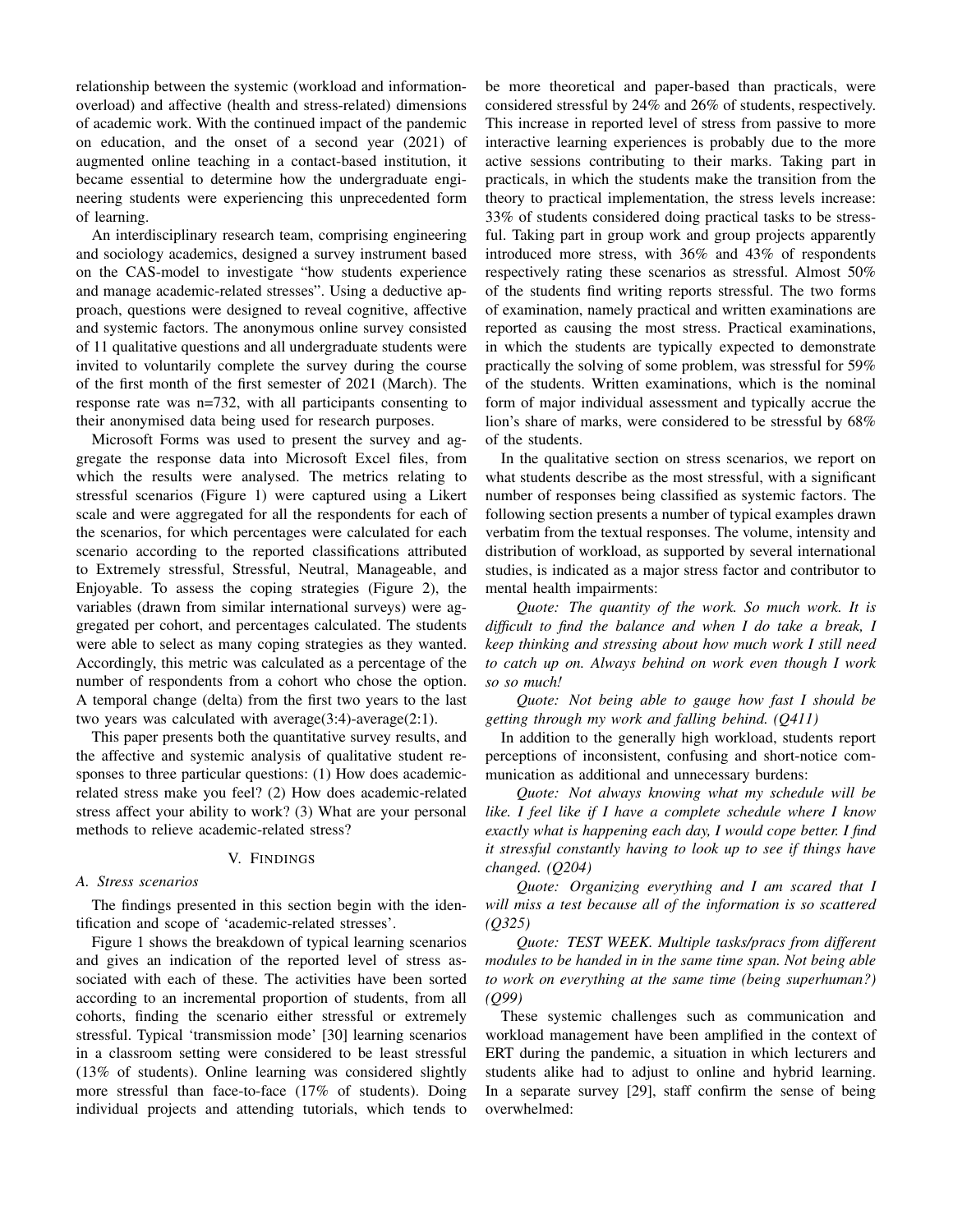

Fig. 1. Learning scenarios and indicated stress by undergraduate engineering students.

*Quote: (ERT Staff) I got very overwhelmed by all the emails . . . because it was like drinking from a firehose*

## *B. Emotional impact*

The first qualitative question on how academic stress 'makes you feel' reveals that the systemic factors contribute significantly to affective challenges. Some students indicate general levels of emotional distress such as anxiety and depression:

*Quote: I feel like I should just give it all up. (R615)*

*Quote: Mentally tired and depressed. (R589)*

This distress may manifest physiologically and psychologically [19], with several students reporting the impact on eating behaviour, feeling nauseous, and sleep patterns. The physiological experience of stress extends to the psychological:

*Quote: Like crying. Sometimes I feel I don't deserve to be in this course. (R532)*

*Quote: I feel extremely nervous and get more aggressive or frustrated at minor inconveniences. Sometimes I can also become quite despondent or depressed if I feel overwhelmed. (R674)*

The experience of emotional, physiological and psychological stress has a significant impact on students' ability to work effectively, with many students describing taking far longer to complete tasks, but also completing these without a sense of efficiency. Perhaps the most concerning impact is that of loss of confidence and a diminished view of their future:

*Quote: It makes me doubt my abilities at times and makes me feel like maybe I'm not a "real" engineering student (R653)*

*Quote: The heavy workload is what is spoiling the fun for me. In my first year, I used to enjoy my work, but because of the workload, I no longer enjoyed the work, which was in itself a stressor, because now I started doubting my choice of degree. (Q160)*

## *C. Coping strategies*

As noted in the background section, perspectives on coping strategies are dependent on a particular lens. For the purpose of this paper, coping strategies indicated by students are reported using the concepts of 'conducive to' and 'not conducive to' productivity and mental health. It is worth noting that these are all self-reported results, which may result in under-reporting of certain coping strategies, despite the anonymity of the survey.

More than 45% in each cohort engage in the three coping strategies which are considered conducive to good mental health, namely sleeping, exercise, and talking to someone. However, their engagement reduces by 6% and 13% respectively for Sports/Exercise and Talking to someone for students further along on the four-year programme (Fig. 2). The first six coping strategies show an increase across cohorts from the first to fourth years of study. Contrary to the three oftencouraged strategies on the right side of the graph that either stay flat or decline with seniority, the first six strategies show a marked incline with years of study. Of these, the strategy most often employed is eating, which is employed by 41% of all the students. The next strategy, used by 26% of the students is Computer Games. This was followed by medication, which was reported by 26% of the respondents. The increase of this strategy was 15 percentage points, but significantly, 11 of those was from the first to the second year. This result warrants further investigation, since preliminary probing showed the bulk of these to be anxiety-related. The last three strategies were Drinking (13%), Shopping (7%) and Drugs (5%). The increase across the four years of study per cohort is clear: use of alcohol and drugs respectively increase by 12 and 5 percentage points.

## VI. DISCUSSION

The 732 student responses to the anonymous academic stress survey confirm global reports of the impact of systemic factors (such as high workload, personal time and work management practices, and communication systems) on mental health. The affective impact can be summarised as emotional, physiological, psychological and sociological - the sense of a loss of identity as a potential 'engineer'. What is highly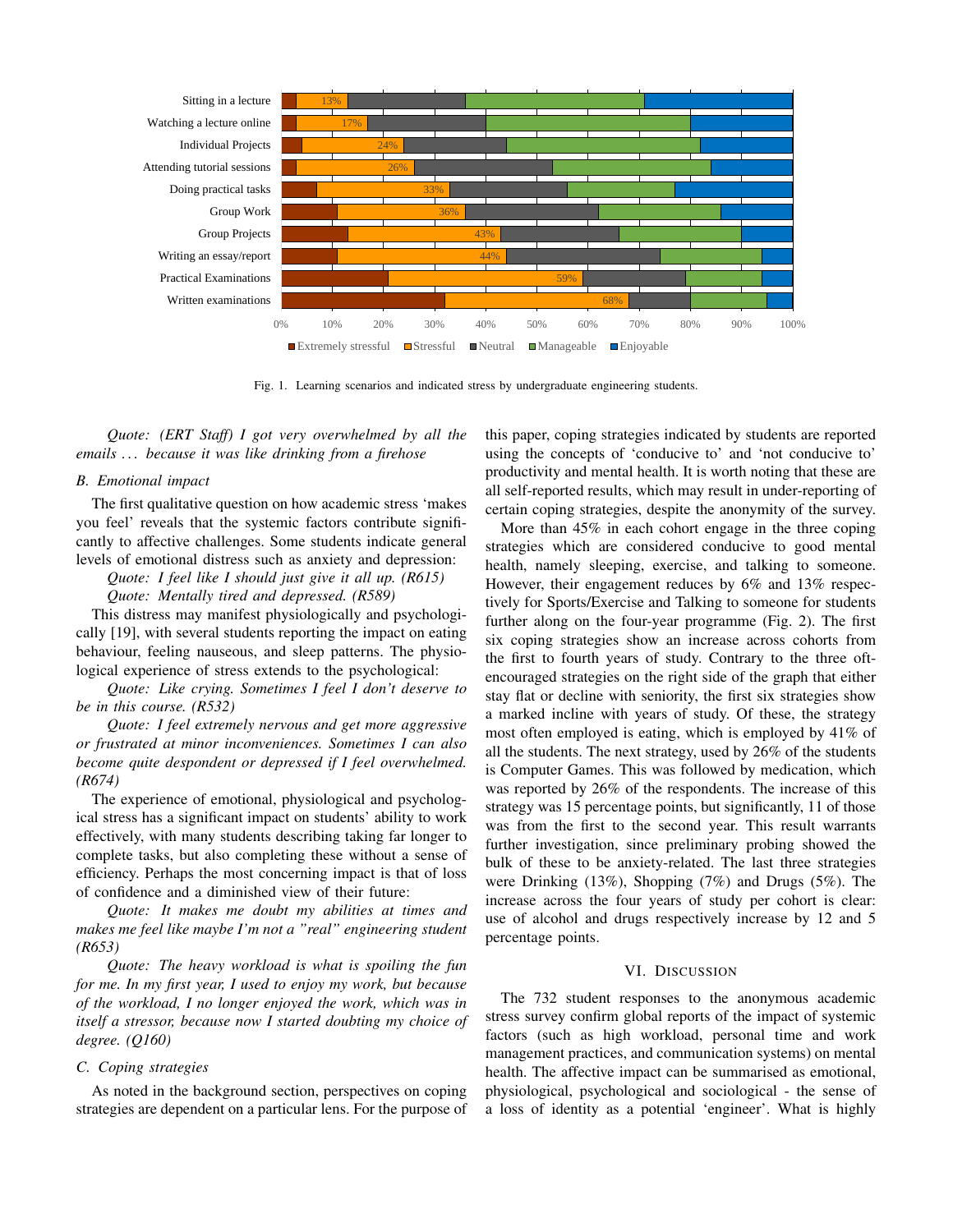

Fig. 2. The strategies used by students to cope with the demands of engineering studies.

significant, however, is the synergistic relationship between the systemic, affective and cognitive domains of learning support. Given that the educator's mandate is to enable 'epistemic access' [31] - in other words, cognitive development - the systemic and affective impact on the cognitive is clear in a number of student responses:

*Quote: The workload hinders your ability to actually explore a module's subject matter (Q239)*

*Quote: The crammed schedule. So many new things to learn that there is hardly time to really grasp a concept well enough to enjoy it. (Q372)*

The attempts to alleviate stress, drawing on a range of coping strategies, could be described as either 'active' or 'avoidant' strategies [21]. However, engaging in sport, for example, could be considered both: on the one hand, taking time out to exercise may appear to be 'avoidant' in that the student is not actually engaged in academic work. This 'timeout' activity may simultaneously be enabling the student to reflectively and subconsciously process information or concepts. The same could be said for coping strategies such as computer gaming. For the purpose of this discussion, the coping strategies are discussed using problem-focused versus emotion-focused strategies.

#### *A. Problem-focused*

If we were to take a problem-focused approach, student voices in relation to coping with the workload give us some direction. Some students describe their own active problemfocused strategies, implementing conducive time management measures, and even health-related practices:

*Quote: I try my best to calm down so that I will be able to concentrate I drink a lot of water I take vitamins like omega 3 and try to stay positive. (V7)*

*Quote: I run/exercise. Exams are different to on going projects because even if I procrastinate studying for an exam and then cram the night before, after the exam is finished there nothing I can do change it and it's actually done. This* *usually is a big relief and will motivate me to make use of healthy coping mechanisms instead of my typical avoidance strategies. (V9)*

An interesting observation - in light of the 'self-regulated learning' graduate attribute that is intended as part of the engineering qualification - is the fact that a significant number of students ask for assistance in establishing problem-focused strategies:

*Quote: I really think if we could be helped or taught of time management relating to studies we would be good,because for now another major stress is a heavy workload, like our day to day schedules are congested but nevertheless it's part of Engineering. (W238)*

*Quote: Help guide with time management, this will help students create priorities and allow them to focus on modules/tasks at the correct time. (W678)*

*Quote: To be honest, I am not sure; I am aware that the faculty and university have resources available to help students, but I've never attempted to make use of it. I feel like I would just be told what I already know - 'improve your time management, get enough sleep, eat well, exercise and ask for help'. (W271)*

#### *B. Emotion-focused*

Students acknowledged that the faculty and institution does indeed offer such assistance. However, similar to global trends reported by Hsieh et al. [18], support was perceived as having a problem-focused approach, while students expressed the need for emotion-focused support:

*Quote: When seeking out help through the psychologists ...I felt that my problems weren't viewed as 'bad enough' to require attention and general solutions were given when all I needed was to talk through it. (W220)*

*Quote: the pace of the work is unbearable and the psychological help offered doesn't help as they only focus on helping you with timetables and planners. Need resources to help manage mental exhaustion. (W694)*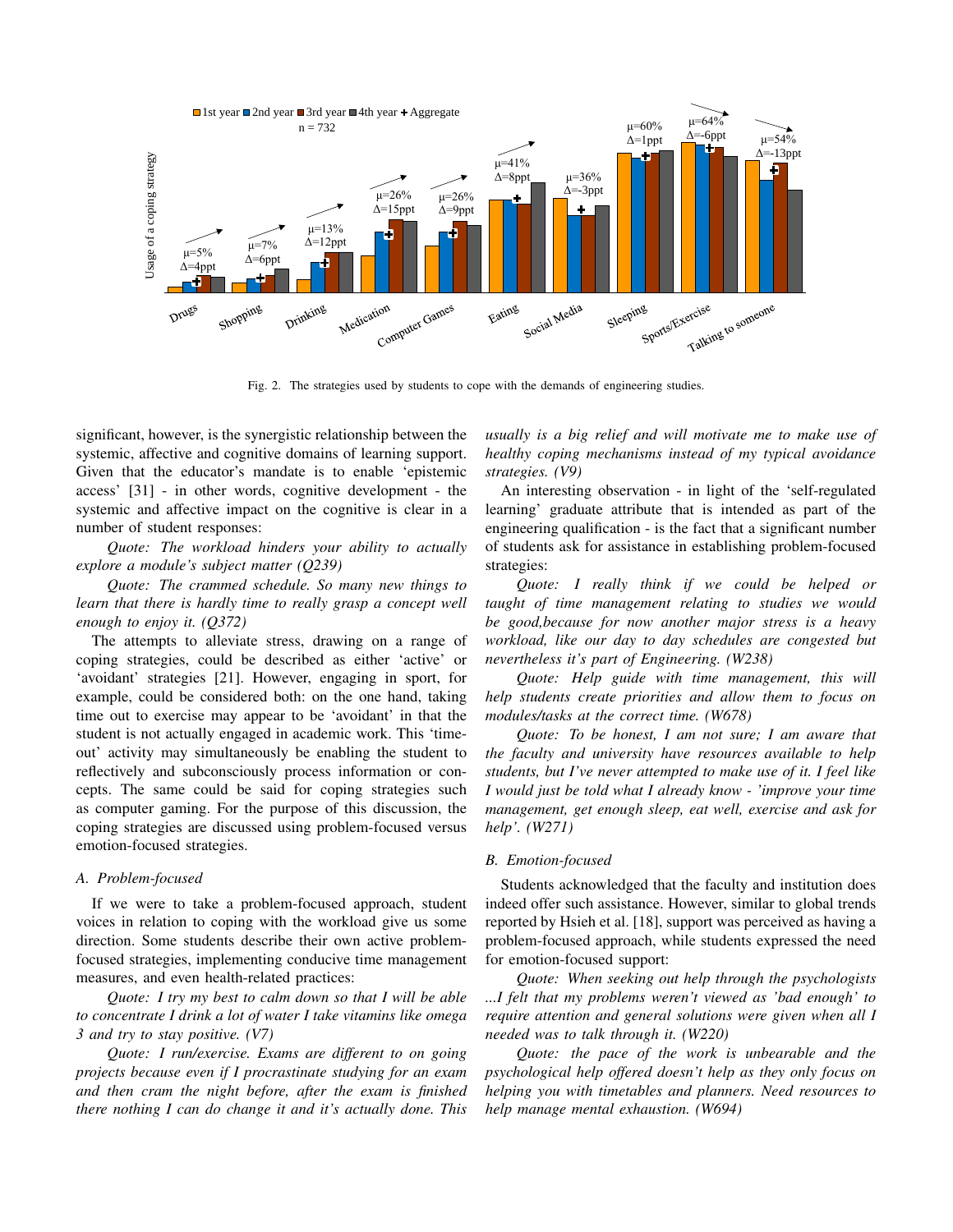This emotion-focused need extends to specific requests for mental health support:

*Quote: Put more emphasis on mental health and what to look out for as signs that your mental health is declining and how to handle trying to restore your mental health while not falling behind and handling your workload. (W316)*

... which could be partially addressed through a problemfocused approach, as in the following student's suggestion:

*Quote: I would say that as a student I feel that it takes a lot of courage to ask for help when one is under immense stress. Maybe the department could start an online platform where students anonymously share their experiences of academic-related stress and what they do to cope with it,... I feel this way students may feel less intimidated to ask for help (W243)*

The reference to courage and lack of confidence permeates many of the student responses. Lack of confidence has implications for effective learning, programme retention and academic success. Several student suggestions imply a synergistic relationship not only between the CAS factors, but also between problem- and emotion-focused coping strategies:

*Quote: I try to set emotional boundaries in terms of how much I'm willing to sacrifice for a module. I try to sleep enough during exam season to stay fresh. So if 10pm rolls around, no matter if I still have work left to study, I go to bed. (V680)*

Self-regulated learning and productive problem- and emotion-focused strategies are key to confidence-building [18]. Students who appear to be more 'confident' refer to the academic stresses as 'necessary evils':

*Quote: Unfortunately academic stress is just one of those things that you need to learn to deal with. If you want to succeed then you can't buckle under the pressure. (W704)*

*Quote: I personally believe not much. Stress is something we will have to cope with throughout our life, every individual must find their own way to cope through stressful times. (W691)*

*Quote: I take it in my stride, I've accepted that it is part of the engineering degree experience. All one can do is limit the stress factors whenever possible (R620)*

It is important to note that two key limitations of this study are the question of alternative coping strategies (such as 'spirituality') and socio-economic factors. Research shows that students from economically disadvantaged backgrounds are more likely to experience symptoms of anxiety and depression during their studies [17]. The anonymity of the survey means that no student profile data were gathered, specifically to enable students to honestly reflect on the questions without fear of judgement. The research study being at a higher education institution in a South African context, however, does need to take socio-economic factors into consideration. Some indications in the current data point to socioeconomic factors where students refer to financial constraints and the pressure to achieve a certain mark to keep a bursary as a major stressor. For example:

*Quote: Most stressful: Paying for my studies (Q676). Feeling: Well not good at all. Knowing your studies are not paid is not a great feeling (R676)*

*Quote: Most stressful: Constantly worrying that I will lose my bursary if I fail, well I did fail and now I am on the verge of losing it. (Q291)*

*Quote: Most stressful: Getting 65+ aggregate so I can qualify for a bursary (Q326)*

#### *C. Accountability*

Engineering is defined as a field which focuses on the "analysis of problems and synthesis of solutions" [32]. As such, engineers are naturally inclined to 'problem-focused' approaches. The institution, in this case study, has adopted problem-focused solutions by providing time management and study skills workshops, as well as improving communication coordination and platform alignment. To a certain extent, there is also provision of psychologists and access to emotionfocused support. However, these support services are generally located beyond the faculty itself.

Discussion with faculty management on the survey results raised the question of accountability. Massification and increasing diversity in Higher Education systems globally has seen a significant shift in the response to student support needs over the past three decades. The perception that many first-generation, previously disadvantaged students were not succeeding in HE as a result of academic literacy practices saw the initial outsourcing of support to Academic Literacy or Language Support units [33]. Similarly, this is the current approach to emotion-focused support. In the case of academic literacy support, the awareness gradually developed that success in HE required more than literacy development, and additional support systems evolved to include orientation, study skills and diversity training. Today, academic literacies are increasingly integrated into the mandate of disciplinespecific lecturers. However, requiring such a lecturer to be 'responsible' for the scope of the affective impact on his/her students is not realistic, given the lack of appropriate psychological or counselling training. In addition, faculty:student and counsellor:student ratios in resource-constrained environments do not provide the capacity to guarantee effective support [4]. Even though lecturers are closest to their students and most ideally positioned to also provide emotional support and meet the affective needs of students, this is not realistic in largeclass contexts. As other research within the faculty has shown, many lecturers are trying to cope with a heavy workload themselves whilst managing additional stresses as a result of hybrid augmented remote teaching. As a result of these circumstances, lecturers indicate having developed greater sensitivity to student working conditions, and have implemented more streamlined problem-focused communication strategies. Explicit empathetic, emotion-focused awareness emerges in student feedback, such as:

*Quote: I also wanted to let you know that the little snippets of bloopers, jokes, puns and just humour you've left/put in the lectures really lightened the stress a lot. In*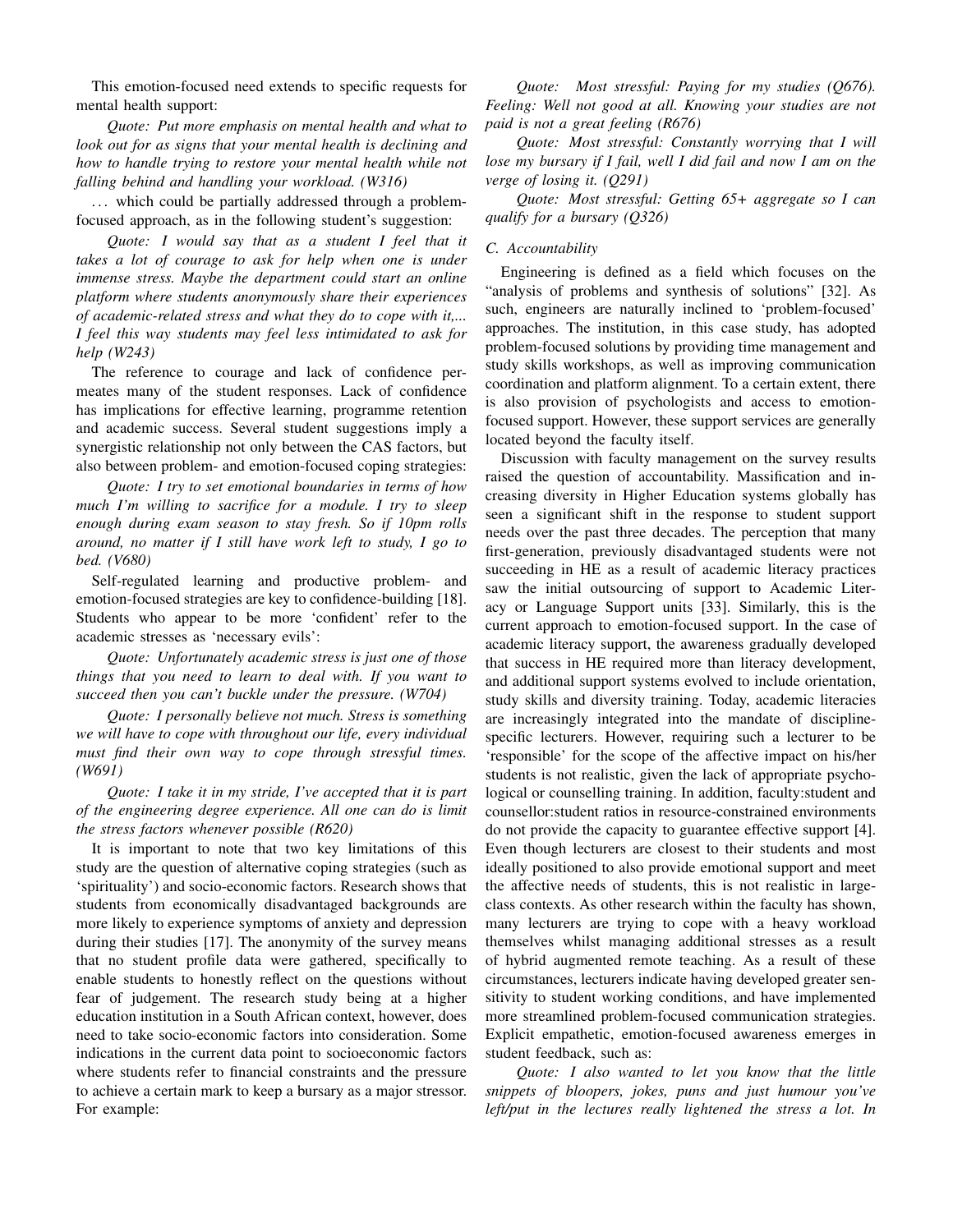*the state the world is in now it really helped a lot to know that lecturers are also struggling alongside us with putting the study material together. Made me feel much more connected to my studies and for that I am very grateful.*

The global literature on engineering student workload, however, suggests that where lecturers could make a difference is to begin with a problem-focused approach to collectively address the systemic conditions that currently appear to exacerbate students' affective educational experience. Such an approach would need to take the context of globally-aligned engineering qualification standards into account. This warrants further research. We suggest that such action would be mutually beneficial as it could potentially address student and staff workload and pressure in the longer term. Addressing these through a problem-focused strategy simultaneously impacts on the emotional experience, and potentially increases academic success and well-being.

#### VII. CONCLUDING COMMENTS

This paper presents the findings of a faculty-wide study on how engineering students at a research-intensive institution in South Africa cope with academic-related stress. Using a holistic educational support model comprising cognitive, affective and systemic dimensions, the findings of an anonymous online survey are presented and analysed. Key systemic factors, as in several international studies, appear to be the volume, intensity and distribution of workload, as well as the experience of "information overload" during the ERT period. On the affective front, students provide detailed accounts of the negative emotional impact, which, in turn, contributes to loss of productivity and confidence, as has been the case nationally and globally [34]. The faculty case study on engineering student experience of academic-related stresses hopes to demonstrate the synergistic relationship between the systemic, affective and, ultimately, cognitive educational support domains for which engineering faculties are responsible. A global picture is emerging of the impact on engineering students of an overfull curriculum, increasingly complex educational conditions and societal expectations. The discussion draws on problem- versus emotion-focused approaches to addressing the impact of stress, and suggests that there needs to be a recognition of the relationship between two such approaches. Given the HE mandate to enable the holistic development of engineering graduates, the time has come for us as engineering educators to better support mentally healthy engineering students.

#### **REFERENCES**

- [1] D. Kember and D. Leung, "Influences upon students' perceptions of workload," *Educational Psychology*, vol. 18, pp. 293–307, 1998.
- [2] E. Godfrey and L. Parker, "Mapping the cultural landscape in engineering education," *Journal of Engineering Education*, vol. 99, no. 1, pp. 5–22, 2010.
- [3] S. Shay, K. Wolff, and J. Clarence-Fincham, "New generation extended curriculum programmes: Report to the DHET," University of Cape Town, Tech. Rep., 2016. [Online]. Available: http://dx.doi.org/10.13140/RG.2.1.3135.5767
- [4] A. Maxson and D. L. Tomasko, "Supporting the mental health and wellness of chemical engineering students at the department and college levels," *ASEE Annual Conference and Exposition, Conference Proceedings*, vol. 2020-June, 2020.
- [5] R. M. Felder, "Engineering education: A tale of two paradigms," 2012.
- -, "Stem education: A tale of two paradigms," *Journal of Food Science Education*, vol. 20, no. 1, pp. 8–15, 2021. [Online]. Available: https://onlinelibrary.wiley.com/doi/abs/10.1111/1541-4329.12219
- [7] R. Cobo-Rendón, M. V. Pérez-Villalobos, D. Páez-Rovira, and M. Gracia-Leiva, "A longitudinal study: Affective wellbeing, psychological wellbeing, self-efficacy and academic performance among first-year undergraduate students," *Scandinavian Journal of Psychology*, vol. 61, no. 4, pp. 518–526, 2020. [Online]. Available: https://onlinelibrary.wiley.com/doi/abs/10.1111/sjop.12618
- [8] A. Danowitz and K. Beddoes, "Characterizing mental health and wellness in students across engineering disciplines," in *2018 CoNECD - The Collaborative Network for Engineering and Computing Diversity Conference*. Crystal City, Virginia: ASEE Conferences, April 2018. [Online]. Available: https://strategy.asee.org/29522
- [9] "IEA Graduate Attributes and Professional Competency Profiles," International Engineering Alliance, Tech. Rep., 2013. [Online]. Available: https://www.ieagreements.org/
- [10] B. Coley and M. Jennings, "The Price of Persistence: Investigating the Impact of Pursuing Engineering on Undergraduate Student Mental Health," *Proceedings - Frontiers in Education Conference*, 2019.
- [11] K. J. Reddy, K. R. Menon, and A. Thattil, "Academic stress and its sources among university students," *Biomedical and Pharmacology Journal*, vol. 11, no. 1, pp. 531–537, 2018.
- [12] N. Johnson-Glauch, L. A. Cooper, and T. S. Harding, "Goal setting as a means of improved mental health outcomes for materials and mechanical engineering students," *ASEE Annual Conference and Exposition, Conference Proceedings*, vol. 2020-June, 2020.
- [13] C. M. Leahy, R. F. Peterson, I. G. Wilson, J. W. Newbury, A. L. Tonkin, and D. Turnbull, "Distress levels and self-reported treatment rates for medicine, law, psychology and mechanical engineering tertiary students: Cross-sectional study," *Australian and New Zealand Journal of Psychiatry*, vol. 44, no. 7, pp. 608–615, 2010.
- [14] S. Naseem and S. Munaf, "Suicidal Ideation, Depression, Anxiety, Stress, And Life Satisfaction Of Medical, Engineering, And Social Sciences Students," *Journal of Ayub Medical College, Abbottabad : JAMC*, vol. 29, no. 3, pp. 422–427, 2017.
- [15] D. Gerrard, K. Newfield, N. Balouchestani Asli, and C. Variawa, *Are Students Overworked? Understanding the Workload Expectations and Realities of First-Year Engineering*. ASEE, 2017, ch. ASEE Annual Conference & Exposition. [Online]. Available: 10.18260/1-2–27612
- [16] M. Deziel, D. Olawo, L. Truchon, and L. Golab, "Analyzing the mental health of engineering students using classification and regression," 2013. [Online]. Available: uwaterloo.ca/data-systemsgroup/publications/analyzing-mental-health-engineering-students-using
- [17] A. S. Negi, A. Khanna, and R. Aggarwal, "Psychological health, stressors and coping mechanism of engineering students," *International Journal of Adolescence and Youth*, vol. 24, no. 4, pp. 511–520, 2019. [Online]. Available: https://doi.org/10.1080/02673843.2019.1570856
- [18] P.-H. P. Hsieh, J. R. Sullivan, D. A. Sass, and N. S. Guerra, "Undergraduate engineering students' beliefs, coping strategies, and academic performance: An evaluation of theoretical models," *The Journal of Experimental Education*, vol. 80, no. 2, pp. 196–218, 2012. [Online]. Available: https://doi.org/10.1080/00220973.2011.596853
- [19] S. Ivancevic, T. Ivanović, M. Maričić, and M. Cudanov, "Student heavy work investment, burnout, and their antecedents: The case of serbia. 2020.
- [20] B. E. Compas, J. K. Connor-Smith, H. Saltzman, A. H. Thomsen, and M. E. Wadsworth, "Coping with stress during childhood and adolescence: problems, progress, and potential in theory and research," *Psychol Bull.*, vol. 12, no. 1, pp. 87–127, 2001.
- [21] N. K. Balaji, P. S. Murthy, D. N. Kumar, and S. Chaudhury, "Perceived stress, anxiety, and coping states in medical and engineering students during examinations," *Ind Psychiatry J.*, vol. 28, no. 1, pp. 86–97, 2019.
- [22] StatsSA, "Youth still find it difficult to secure jobs in south africa," *Quaterly Labour Force Survey*, 2020-11-17. [Online]. Available: http://www.statssa.gov.za/?p=14415
- [23] T. Reddy and A. Sokomani, "Youth still find it difficult to secure jobs in south africa," *Institute for Security Studies*, vol. 154, Nov